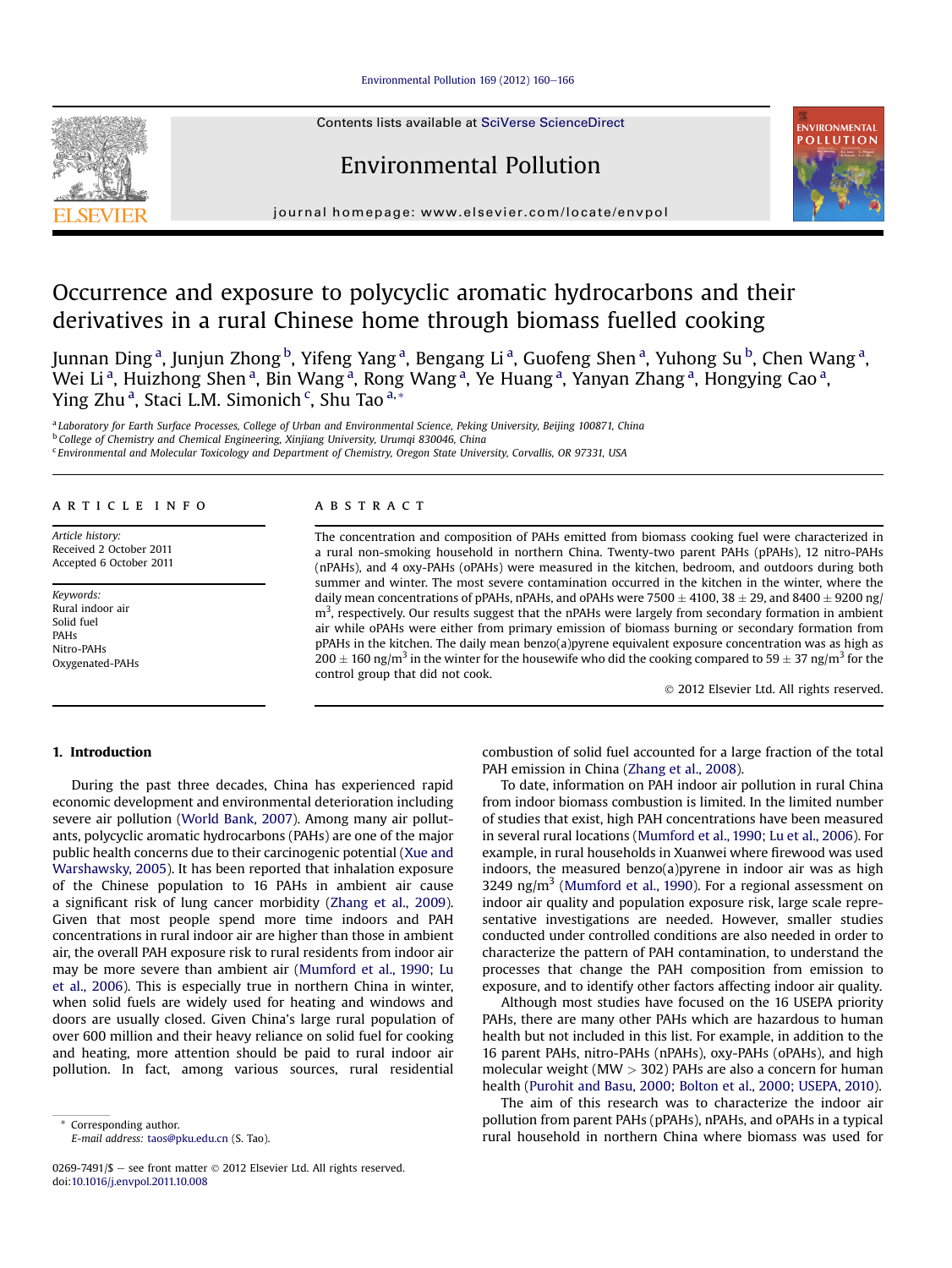heating and cooking. The specific objectives of this research were to investigate the differences and connections between the air pollution in the kitchen and the adjacent bedroom, indoor and outdoor air, winter and summer, and personal exposure to PAHs. Although the results from a single household cannot be generalized for population exposure assessment, this controlled exposure experiment provides important insight into the processes governing PAH indoor air pollution from biomass burning in rural Chinese households.

#### 2. Experimental

#### 2.1. Study home and experimental conditions

The study home was located in a typical northern Chinese rural household in Zhuanghu (116°52′E, 39°59′N), Hebei. The details of the village and the household were previously described [\(Zhong,](#page-6-0) 2010) and additional information is given in the Supplementary Material (Section SI1, Figure SI1). In the kitchen of this home, a traditional Chinese rural cook stove, fueled by biomass, is often used for cooking and a liquid petroleum gas (LPG) stove is also occasionally used. Both stoves appeared to be working properly. The household was heated in the winter by a hotwater-heating system with a boiler in a separate hut in the back yard. The controlled exposure experiment was conducted for 4 days in winter (Jan. 16, 17, 19, and 20) and 3 days in summer (June  $13-15$ ) in 2010. Corn residue was burned in the traditional stove during the first two winter days and the second summer day, while firewood was burned on the third and forth winter days and the last summer day. On the first summer day, the LPG stove was used for a comparison. Three meals were cooked each day by the housewife in a similar way by steaming, simmering, and very limited stir-frying. It has been reported that high BaP concentrations in kitchen air can result from frying (65 ng/m<sup>3</sup>) and roasting (45 ng/m<sup>3</sup>) (Zhu and [Wang,](#page-6-0) 2003). Therefore, frying and roasting were avoided during the experiment. The housewife was asked to cook in the way she does everyday. The large variations in fuel consumed and time spent were due to the random way of cooking and change in weather conditions. No one in the household smoked cigarettes. Detailed information on fuel quantities and burning times is available in the Section SI2. Although the data were collected from a single household and cannot represent all rural households in Northern China, they do provide useful information on PAHs from typical cooking practices and fuels in summer and winter.

### 2.2. Sample collection

For each of the 7 sampling days, 24-h gaseous and particulate phase PAH samples were collected using 6 stationary (2 in the kitchen, 2 in the bedroom adjacent to the kitchen, and 2 outdoors,  $1-2$  m above the ground) and 4 personal air samplers simultaneously. For the particulate phase, PM2.5, the particles with diameter of 2.5 µm or less were sampled. The stationary and personal air samplers were low-volume pumps (Libra Plus LP-5, Buck, USA, 4 L/min) with 37-mm diameter glass fiber filters (0.45 µm, BUCK, USA, PM2.5) and low density polyurethane foam (PUF) plug (Supelco, 22-mm diameter  $\times$  7.6 cm) for particulate and gaseous phase PAHs, respectively. The filters were baked at 450 °C for 6 h and equilibrated in a desiccator for 24 h prior to weighing and sampling. The PUFs were cleaned prior to sampling using acetone, dichloromethane, and n-hexane sequentially. The personal air samplers were worn by a cooking group (a housewife who did all of the cooking and a student who followed her activity closely) and a control group (a husband who did non-cooking chores and a student who followed his activity closely). More information on the air samplers is given in Section SI3.

#### 2.3. Extraction and analysis

The PUFs were Soxhlet extracted for 8 h with 150 ml of hexane/acetone mixture (1:1). The filters were extracted with 25 ml of the same mixture using a microwave accelerated reaction system (CEM, Mars Xpress, USA) ([Wang](#page-6-0) et al., 2007). The extracts were purified using silica/alumina chromatography. The following twentytwo pPAHs, 12 nPAHs, and 4 oPAHs were quantified: naphthalene (NAP), acenaphthene (ACE), acenaphthylene (ACY), fluorene (FLO), phenanthrene (PHE), anthracene (ANT), fluoranthene (FLA), pyrene (PYR), benzo(a)anthracene (BaA), chrysene (CHR), benzo(b)fluoranthene (BbF), benzo(k)fluoranthene (BkF), benzo(a)pyrene (BaP), dibenz(a,h)anthracene (DahA), indeno(l,2,3-cd)pyrene (IcdP), benzo(g,h,i)perylene (BghiP), retene (RET), benzo[e]pyrene (BeP), perylene (PER), dibenzo[a.l]pyrene (DalP), dibenzo[a,e]pyrene (DaeP), dibenzo[a.h]pyrene (DahP), 1-nitronaphthalene (1 N-NAP), 2-nitronaphthalene (2 N-NAP), 5-nitroacenaphthene (5 N-ACE), 2-nitrofluorene (2 N-FLO), 3-nitrophenanthrene (3 N-PHE), 9-nitrophenanthrene (9 N-PHE), 9-nitroanthracene (9 N-ANT), 3-nitrofluoranthene (3 N-FLA), 1-nitropyrene (1 N-PYR), 7-nitrobenzo[a]anthracene (7 N-BaA), 6-nitrochrysene (6 N-CHR), 6-nitrobenzo[a]pyrene (6 N-BaP), 9-fluorenone (9FO), anthracene-9,10-dione (ATQ), benz[a]anthracene-7,12-dione (BaAQ), and benzanthrone (BZO). Detailed procedures and conditions of the extraction and clean up are presented in Section SI4. pPAHs were analyzed using gas chromatographic mass spectrometry (GC, Agilent 6890, Agilent 5973, 30 m HP-5MS capillary column) in electron ionization mode. The oven temperature was programmed to 50  $\degree$ C for 1 min, increased to 150 °C at a rate of 10 °C/min, to 240 °C at 3 °C/min, and then to 280 °C held for 20 min. nPAHs and oPAHs were analyzed using the gas chromatographic mass spectrometry (GC, Agilent 6890, Agilent 5975, 30 m HP-5MS capillary column) in negative chemical ionization mode. The oven temperature was programmed as: initial temperature at 60 "C, increased to 150 "C at a rate of 15 "C/min, and then to 300 "C at 5" C/min held for 15 min. Carrier gas was He. Data scanned from 35 to 500 mass units. The target PAHs and their derivatives were identified based on retention time and qualifying ions of the standards in selected ion monitoring mode (SIM). Because DalP, DaeP, DahP, and other non-target dibenzopyrenes with a molecular weight of 302, may not be chromatographically resolved using a 30 m HP-5 column ([Sauvain](#page-6-0) and Duc, 2004) and the molecular weights of the surrogates were less than 302, the dibenzopyrenes were measured qualitatively and not quantitatively.

#### 2.4. Quality control

All samples were collected in duplicate and procedure-blank corrected. Method detection limits were  $0.23-1.42$  and  $0.53-1.32$  ng/mL for gaseous and particulate phase parent pPAHs, 0.17 to 3.07 and 0.15-2.61 ng/mL for gaseous and particulate phase NPAHs, and 0.33 to 1.33 and 0.28–1.14 ng/mL for gaseous and particulate phase OPAHs, respectively. Recoveries of spiked mixed standards were 70-121%, 45-108%, and 56-133% for gaseous phase pPAHs, nPAHs, and oPAHs and 68-120%, 53-127%, and 66-114% for particulate phase pPAHs, nPAHs, and oPAHs, respectively. Deuterated PAHs (NAP-d<sub>8</sub>, ANT-d<sub>10</sub>, ACY-d<sub>10</sub>, CHR-d<sub>12</sub>, and PER-d<sub>12</sub>, J&K Chemical, U.S.) were added as surrogates and surrogate recoveries were 75-127% and 59-100% for gaseous and particulate phase samples. The measured concentrations were reported without recovery correction. All solvents were from Beijing Reagent, China, re-distillated, and checked for purity. All glassware was cleaned in an ultrasonic cleaner and baked at 500 "C for at least 10 h.

#### 2.5. Data analysis

All results are reported in  $\text{ng/m}^3$  of air. NAP is not included in the 15 USEPA pPAHs (pPAH<sub>15</sub>) reported in the present study because of its lower recovery and higher percentage in the total parent PAHs. When the summer PAH concentrations are compared to the winter PAH concentrations, the LPG results are excluded because LPG experiments were not conducted during the winter. SPSS (SPSS Co., USA) was used for the statistical tests, with a significance level of 0.05.

#### 3. Results and discussion

#### 3.1. Parent PAH concentrations

Fig. 1 shows the daily mean gaseous and particulate phase  $pPAH_{15}$  concentrations in the kitchen, adjacent bedroom, and outdoors in the winter and summer. The measured individual pPAH concentrations are listed in Section SI-5 (Tables SI1 and SI2). The



Fig. 1. Daily  $pPAH_{15}$  (total of 15 USEPA priority PAHs) concentrations in the kitchen, adjacent bedroom, and outdoors in the winter (four days from d1 to d4) and summer (three days from d1 to d3). The stacked bars represent gaseous (top) and particulate (bottom) phase PAH concentrations. The results are shown as arithmetic means and standard deviations (the whisker pointing up and down represent standard deviations for the particulate and gaseous phases, respectively, derived from the duplicate sampling).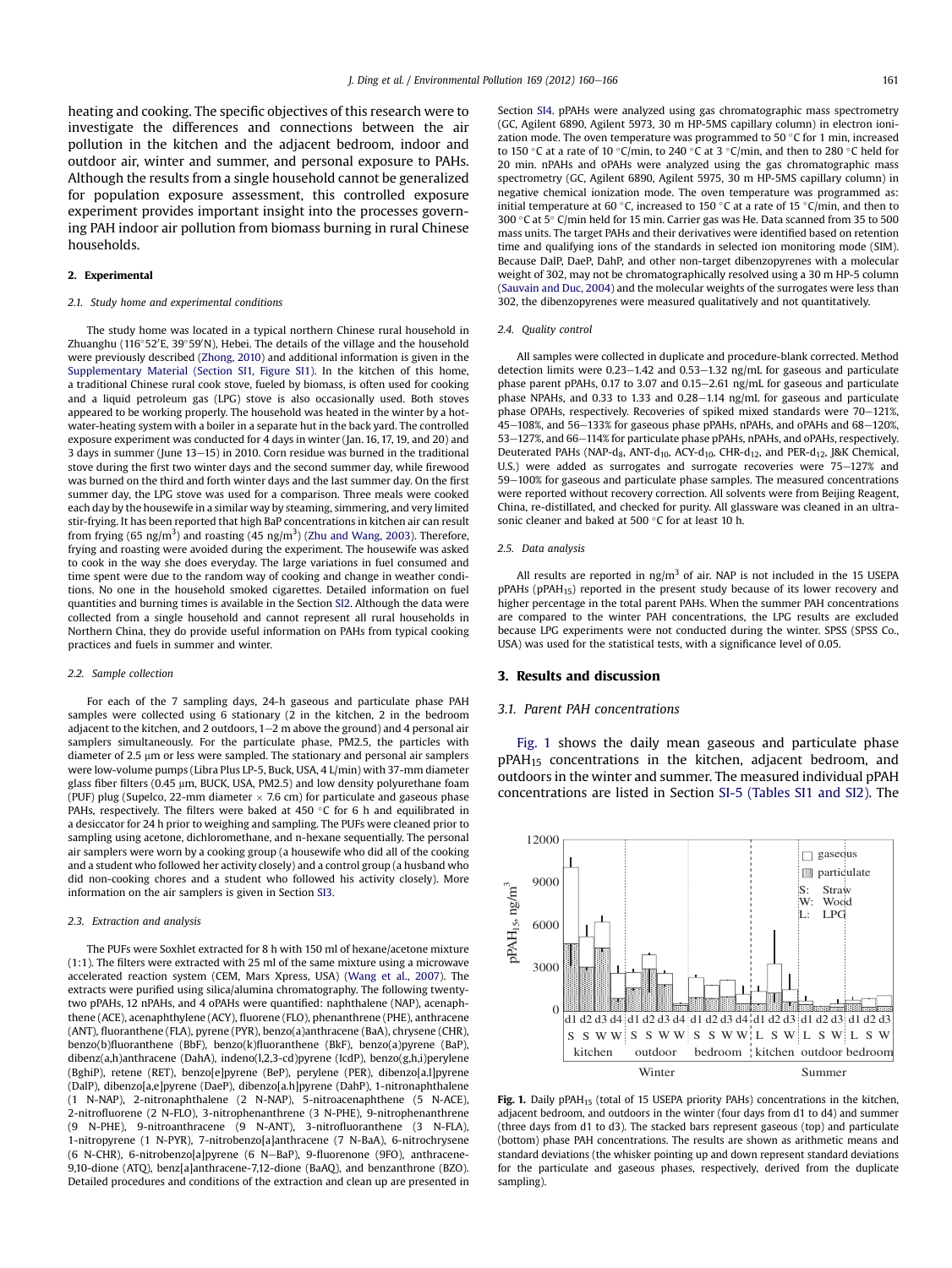variations in the measured concentrations of the duplicate samples were relatively low with only a few exceptions. The daily mean pPAH<sub>15</sub> concentrations in the kitchen were 6100  $\pm$  3100 and  $2400 \pm 1600$  ng/m<sup>3</sup> in the winter and summer, respectively, which were 2.4–5.3 times higher than the pPAH $_{15}$  concentrations in the bedroom and outdoors. In the summer, the daily mean  $pPAH_{15}$ concentrations in the kitchen were 1400, 3300, and 1500 ng/m<sup>3</sup> on the days when LPG, straw, and wood were burned ( $PM<sub>2.5</sub>$  were  $0.42 \pm 0.02$ ,  $0.57 \pm 0.00$ , and  $0.38 \pm 0.25$ , respectively). Previous studies have reported high PAH concentrations from burning biomass fuels in kitchens in other regions of China [\(Mumford](#page-6-0) et al., [1990;](#page-6-0) Lu et al., 2006) and in other developing countries [\(Bhargava](#page-5-0) et al., [2004\)](#page-5-0). The significant difference ( $p < 0.05$ ) in the pPAH<sub>15</sub> concentrations in the kitchen between winter and summer was primarily due to minimal ventilation in the winter when both the kitchen door and window were kept closed. LPG is often considered a cleaner energy source than biomass [\(Deng](#page-5-0) et al., 1998). However, the kitchen  $pPAH_{15}$  concentration when LPG was used as the sole energy source (1400  $\pm$  490 ng/m<sup>3</sup>) was similar to the pPAH<sub>15</sub> concentration when wood was burned (1500  $\pm$  1400 ng/m<sup>3</sup>). High PM<sub>2.5</sub> and organic carbon concentrations were also measured in the kitchen when LPG was used ([Zhong,](#page-6-0) 2010). Additional studies are needed to understand LPG emissions during cooking because more rural Chinese families are shifting from the use of biomass and coal to LPG as a "clean" fuel [\(Deng](#page-5-0) et al., 1998).

Frying and roasting can generate relatively high PAH concentrations (Zhu and [Wang,](#page-6-0) 2003). In this study, frying and roasting were avoided to focus on PAH emissions from the fuels used in the cooking. It was previously reported that the  $pPAH_{15}$  concentration in cooking fumes, measured 0.5 m above the cooking pan in a Chinese kitchen with no frying, was less than 50 ng/m<sup>3</sup> ([Zhu](#page-6-0) and [Wang,](#page-6-0) 2003). The very high  $pPAH_{15}$  concentrations we measured in the kitchen were relatively unaffected by cooking fumes.

Retene (RET) is a major pyrolysis product of conifer trees and is often referred to as a marker of firewood combustion or forest fires ([Ramdahl,](#page-6-0) 1983). However, there was no significant difference in RET concentrations in the kitchen air when firewood or corn residue were burned, suggesting that it is unlikely a unique tracer for firewood in this study. The emission of RET from rice and wheat straw combustion has also been reported in the literature ([Hays](#page-6-0) et al., [2005\)](#page-6-0). In addition, the median indoor RET concentrations in wood burning homes in Sweden during winter were comparable to homes without wood burning ( $p > 0.05$ ) ([Gustafson](#page-5-0) et al., 2008). There was also no significant difference in RET concentrations  $(p > 0.05)$  in the kitchen when LPG  $(4.73 \pm 1.23, n = 2)$ , straw  $(6.28 \pm 2.82, n = 2)$ , and wood  $(2.10 \pm 0.82, n = 2)$  were burned during the summer experiment.

The pPAH<sub>15</sub> concentration in outdoor air in winter (2500  $\pm$  1400 ng/m<sup>3</sup>) was 5.6 times higher than in the summer (450  $\pm$  210 ng/m<sup>3</sup>). However, both the winter and summer outdoor pPAH<sub>15</sub> concentrations were significantly lower than the corresponding concentrations in the kitchen ( $p < 0.05$ ). In terms of air pPAH<sub>15</sub> concentration, the average indoor/outdoor ratios were 2.4 and 3.8 for kitchen and 0.8 and 1.8 for bedroom in the winter and summer, respectively, indicating heavy contamination in kitchen air. The daily variation in outdoor PAH concentrations was not correlated with the kitchen PAH concentrations because the outdoor PAH concentrations were strongly influenced by meteorological conditions (Liu et al., [2007a](#page-6-0)). Although the outdoor PAH concentrations were lower than the kitchen concentrations, they were much higher than PAH concentrations reported for urban areas in China, including Taiyuan and Tianjin, during the same seasons (Wu et al., [2005;](#page-6-0) Fu et al., 2010). Ambient air PAH concentrations in the northern China Plain were as high as those in large cities in winter due to solid fuel combustion (Liu et al., [2007b\)](#page-6-0). BaP is the only PAH listed in the Chinese ambient air quality standard. In the

winter, the mean ambient BaP concentration (124  $\pm$  83.2 ng/m<sup>3</sup>) in this study was more than one order of magnitude higher than China's standard (10 ng/ $m<sup>3</sup>$ , daily average).

In the bedroom adjacent to the kitchen, the daily mean  $pPAH_{15}$ concentrations were 1900  $\pm$  520 and 980  $\pm$  110 ng/m<sup>3</sup> in the winter and the summer, respectively, and the former was significantly higher than the latter ( $p < 0.05$ ). In the winter, the daily variation in PAH concentration (d1  $>$  d3  $>$  d2  $>$  d4) was similar between the kitchen and the adjacent bedroom (correlated significantly,  $p < 0.05$ ), suggesting that the bedroom PAH concentrations were mainly from the kitchen when all doors and windows in the bedroom were closed in cold winter. In the summer, there was no correlation between the PAH concentrations in the bedroom and kitchen or between the bedroom and outdoors. It appears that the PAHs in the bedroom adjacent to the kitchen were likely from both outdoors and the kitchen during the summer.

### 3.2. Composition profiles of pPAHs

The composition profiles of 21 PAHs (in both the gas and particulate phases) in the kitchen, outdoors, and bedroom, measured during summer and winter, are shown in the Section SI6 (Figure SI2). It was found that the composition profiles were different between the winter and summer but were similar among individual days of the same season. In summer, the lower molecular weight PAHs, PYR, PHE, and FLO, dominated the PAH profile and contributed 66, 88, and 91% of the total pPAH concentration in the kitchen, bedroom, and outdoors, respectively. However, in the winter, the higher molecular weight PAHs on particulate matter made up a larger fraction of the PAH profile (8 PAHs from BaA to BghiP contributed 29, 32, and 31% of total pPAH concentrations in winter compared to 16, 1, and 1% in the summer in the kitchen, bedroom, and outdoors, respectively). Because the fuels and cooking methods used in summer and winter experiments were the same, the difference between winter and summer PAH profiles is likely due to outdoor air diluting indoor PAH emissions during the summer experiment. The composition profiles can also be affected by temperature, while temperatures were surely different between the two seasons and between indoor and outdoor in the winter.

The PAH emission factors (EFs) from the burning of corn residue were measured using a similar stove ([Shen](#page-6-0) et al., 2011) and these emission profiles were compared to the air PAH profiles (Figure SI3) measured in this study when corn is used. A significant correlation existed ( $p < 0.05$ ) between the PAH EFs and measured PAH air concentrations in the kitchen, adjacent bedroom, and outdoors when corn residue was used in both seasons for the gaseous phase pPAHs, but not the particulate phase pPAHs (Figure SI4). This suggests that the profile of gaseous phase pPAHs did not change significantly after emission given the relatively short distances from the stove to the kitchen, adjacent bedroom, or immediate outdoor environment. On the other hand, the profile of particulate phase pPAHs appears to have changed significantly from emission to air likely due to partition of PAHs and deposition of particulates after emission.

Ratios of PAH isomers can be used for source apportionment if the ratios do not change significantly from sources to receptors ([Watson,](#page-6-0) 1984; Zuo et al., 2007). For example, the FIA/(FLA  $+$  PYR) ratio from coal and biomass burning is larger than 0.5 and this ratio is smaller than 0.5 from petroleum combustion ([Yunker](#page-6-0) et al., [2002](#page-6-0)). However, this assumption may not always hold true and significant changes in the isomer ratios have been demonstrated in a field study ([Zhang](#page-6-0) et al., 2005). Using the measured air PAH concentrations when corn residue was combusted in the winter and the EFs for corn residue measured under similar conditions ([Shen](#page-6-0) et al., 2011), four commonly used isomer ratios, including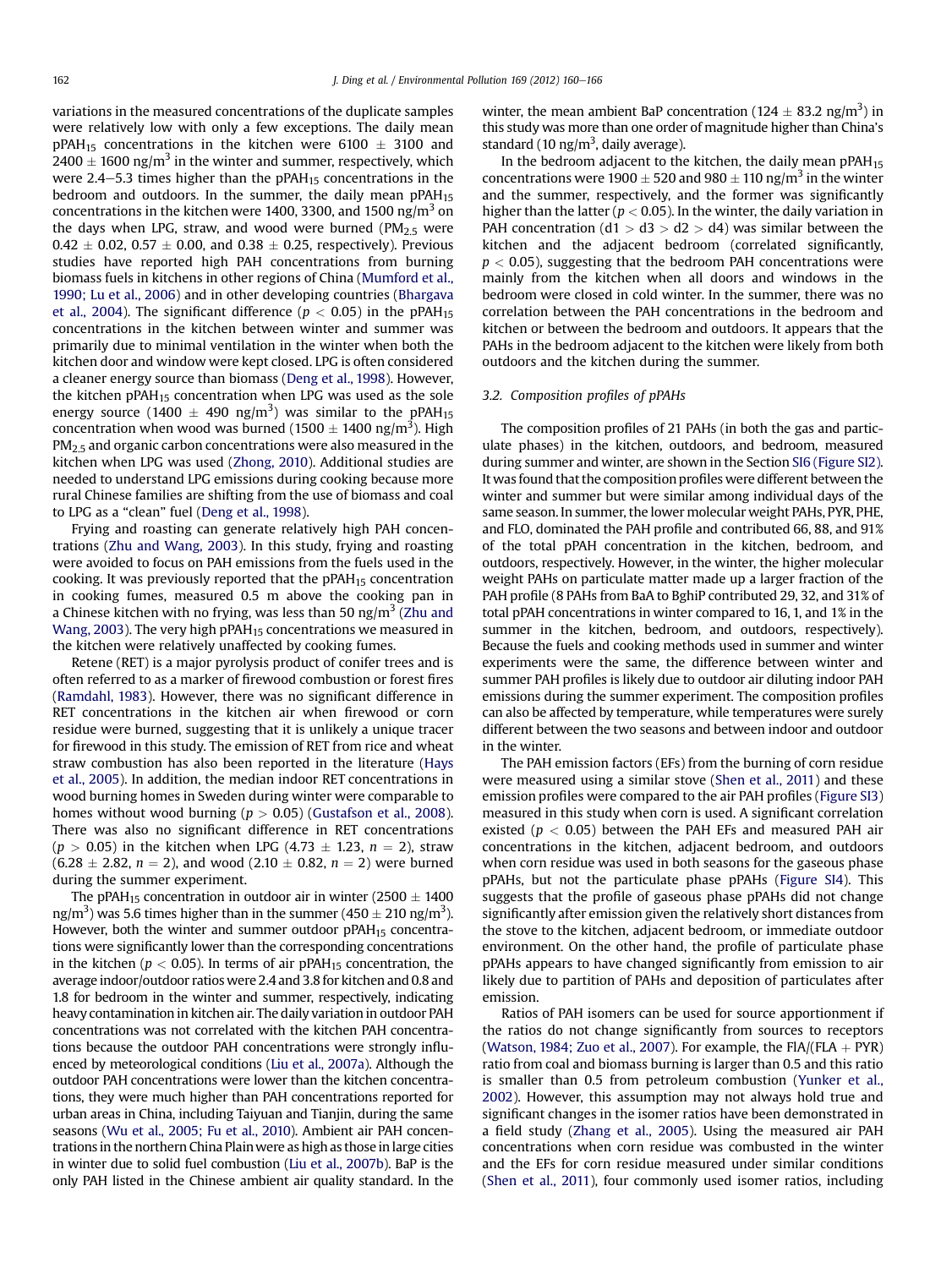$ANT/(ANT + PHE)$ , FLA/(FLA + PYR), BaA/(BaA + CHR), and IcdP/ (IcdP  $+$  BghiP), were calculated and compared for the gaseous and particulate phases (see detailed results in the Section SI7 (Table SI3)). With all of windows closed in the winter, the PAHs in the bedroom were primarily from the kitchen. However, significant differences ( $p < 0.05$ ) existed between the measured gaseous phase ratios (0.10, 0.55, and 0.53) in the kitchen and reported corn residue EFs (0.17, 0.88, and 0.61) for ANT/(ANT  $+$  PHE), BaA/ (BaA + CHR), and IcdP/(IcdP + BghiP), respectively. Significant differences ( $p < 0.05$ ) between the ratios in the kitchen and bedroom were also apparent for gaseous phase  $ANT/(ANT + PHE)$ (0.10 vs. 0.05) and particulate phase  $ANT/(ANT + PHE)$  (0.12 vs. 0.07), as well as for BaA/(BaA  $+$  CHR) (0.62 vs. 0.55) and IcdP/  $(IdP + BghiP) (0.60 \text{ vs. } 0.54)$  ratios. It appears that these ratios may change significantly during transport and should be used with care for source identification even within short distance indoors.

#### 3.3. nPAH and oPAH concentrations

The measured nPAH and oPAH concentrations in the gaseous and particulate phases in the kitchen, outdoors, and bedroom, during winter and summer experiments, are shown in Fig. 2. The detailed data are provided in Section SI-5(Tables SI1 and SI2). The daily mean concentrations of 12 nPAHs were relatively low and varied from 2.8  $\pm$  0.7 (bedroom, summer) to 38  $\pm$  29 (kitchen, winter) ng/m<sup>3</sup>. On the other hand, the daily mean concentration of oPAHs in the kitchen in the winter was  $8400 \pm 9200$  ng/m<sup>3</sup>, more than two orders of magnitude higher than the nPAH concentrations and even higher than the pPAH<sub>15</sub> concentrations (6100  $\pm$  3100 ng/  $\text{m}^{3}$ ). Like the pPAHs, there was no significant difference in oPAH or nPAH concentrations between corn residues (nPAHs  $34 \pm 24$ , oPAHs 5200  $\pm$  4000 ng/m<sup>3</sup>, n = 4) and firewood (nPAHs 45  $\pm$  42, oPAHs 12 000  $\pm$  14000 ng/m<sup>3</sup>, n = 4) experiments (p > 0.05) in the winter. The highest oPAH, nPAH, and  $PM<sub>2.5</sub>$  concentrations were measured in the kitchen on the third day of the winter experiment when wood was burned.

There were significant correlations between pPAH, nPAH, and oPAH concentrations for the three locations and for both seasons, with r values of 0.942 (nPAHs-pAH<sub>15</sub>), 0.948 (oPAHs-pPAH<sub>15</sub>) and 0.960 (nPAHs-oPAHs) respectively ( $p < 0.05$ ) [\(Fig.](#page-4-0) 3). This suggests that these compounds were from the same sources, giving the fact that the emission of these compounds is not location or season dependent.

The nPAH and oPAH outdoor and bedroom concentrations were significantly lower than the kitchen concentrations. Like pPAHs, the nPAH and oPAH daily variation in concentration was similar between the kitchen and the adjacent bedroom in the winter, suggesting that the kitchen was an important source to the bedroom in winter. The summer oPAH concentration ( $420 \pm 170$  ng/m<sup>3</sup>) in the kitchen was more than an order of magnitude lower than in the winter due to good ventilation with the window and door opened. The oPAH and nPAH concentrations in ambient air were  $1500 \pm 1100$  and  $11 \pm 6$  ng/  $m<sup>3</sup>$  in the winter and 11  $\pm$  11 and 1.1  $\pm$  0.8 ng/m<sup>3</sup> in the summer, respectively. Previous studies have also reported that nPAH concentrations in urban ambient air were  $1-2$  orders of magnitude lower than oPAH concentrations [\(Walgraeve](#page-6-0) et al., 2010). The summer PMbound 1 N-PYR concentrations in urban areas in Shenyang  $(0.029 \pm 0.024)$  and Beijing  $(0.010 \pm 0.002$  ng/m<sup>3</sup>) (Tang et al., [2005;](#page-6-0) [Wang,](#page-6-0) 2010) were similar to our outdoor 1 N-PYR concentrations  $(0.016 \pm 0.019 \text{ ng/m}^3)$ . However, in winter, our measured outdoor 1 N-PYR concentrations (0.91  $\pm$  0.74 ng/m<sup>3</sup>) were significantly higher than previously reported for Shenyang (0.179  $\pm$  0.019 ng/m<sup>3</sup>) [\(Tang](#page-6-0) et al., [2005\)](#page-6-0). Our winter outdoor oPAH concentrations were similar to those in urban areas of Beijing ([Wang,](#page-6-0) 2010).

Of the PAH derivatives, 9FO, ATO, and BZO contributed 95-99% of the total oPAH and nPAH concentration. The winter daily mean 9FO, ATQ, and BZO concentrations in the kitchen were  $3400 \pm 4000$ , 2600  $\pm$  3300, and 2400  $\pm$  2100 ng/m<sup>3</sup>, respectively. It has been reported that both nPAHs and oPAHs can be formed during incomplete combustion or pPAH aging process [\(Albinet](#page-5-0) et al., 2008; [Walgraeve](#page-5-0) et al., 2010). Although it was difficult to fully identify their sources, the ratio of individual nPAH or oPAH concentrations to their corresponding pPAH concentration provide some perspective. [Fig.](#page-4-0) 4 (left panel) shows these ratios for the three dominant oPAHs. The highest ratios were found in the kitchen and the ratios in the winter were significantly higher than those in the summer. This suggests oPAH formation from combustion source in the kitchen. The high oPAH concentrations in the kitchen during the winter, relative to summer, suggest that secondary formation of oPAHs in warm kitchen in the winter cannot be excluded although it was primarily due to limited ventilation. Higher time resolution sampling is needed to characterize the oPAH sources in the kitchen. For nPAHs [\(Fig.](#page-4-0) 4, right panel), the ratios in the kitchen were low, with a single exception, and the highest ratios were measured in ambient air during the summer. High ambient temperatures are favorable for the formation of nPAHs due to enhanced reaction



Fig. 2. The measured nPAH (left panel) and oPAH (right panel) concentrations in the kitchen, adjacent bedroom, and outdoors in the winter (four days from d1 to d4) and summer (three days from d1 to d3). The stacked bars represent gaseous (top) and particulate (bottom) phase PAH concentrations. The results are shown as arithmetic means and standard deviations (the whiskers pointing up and down represent standard deviations for the particulate and gaseous phases, respectively).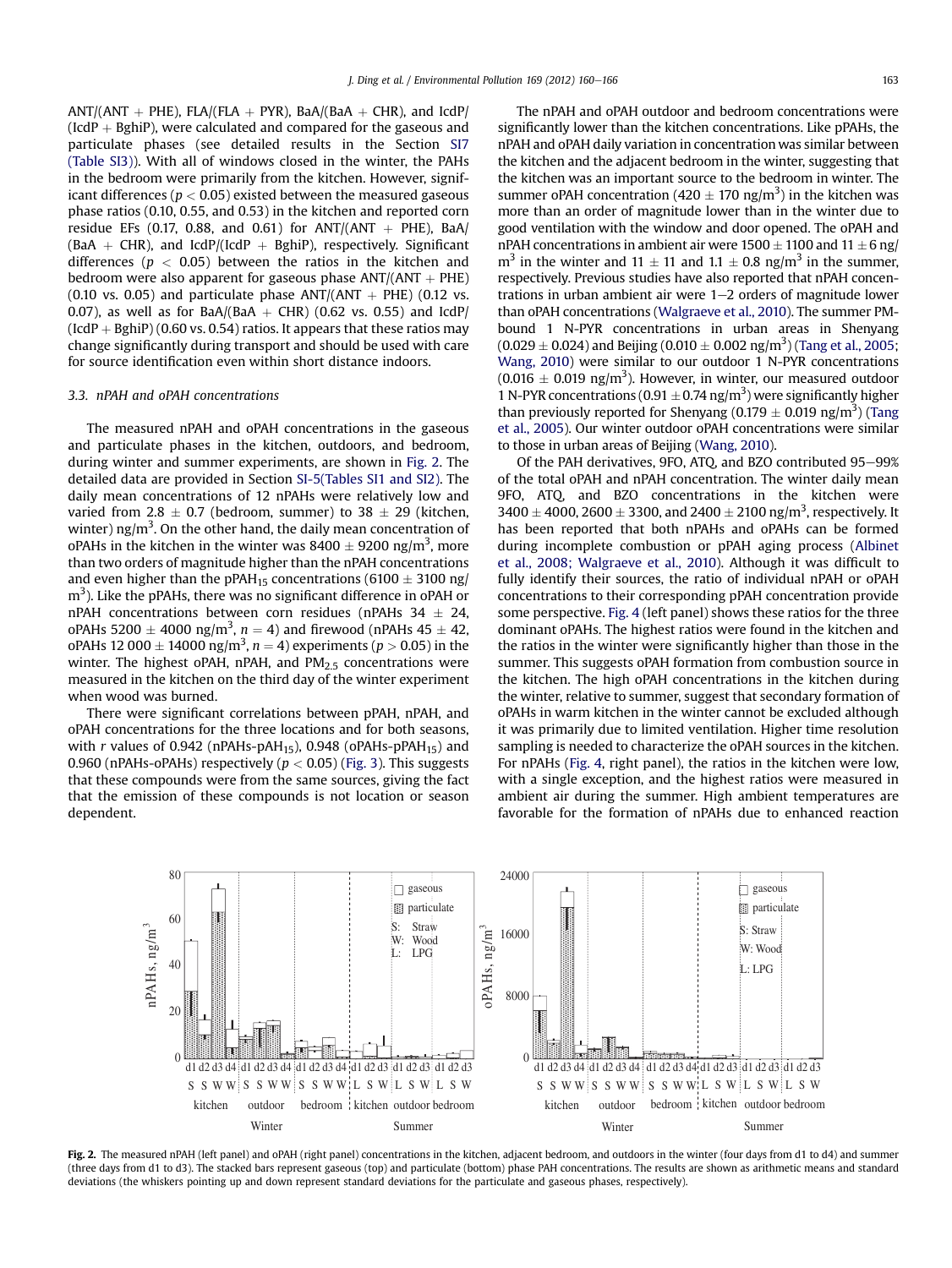<span id="page-4-0"></span>

Fig. 3. Correlations between oPAH and pPAH (A), nPAH and pPAH (B), and oPAH and nPAH (C) concentrations.

between pPAHs and reactive species ([Wilson](#page-6-0) et al., 1995). Our data suggest that nPAHs could from secondary formation in ambient air during the summer.

### 3.4. Gas-particle partitioning

pPAHs and their derivatives are present in gaseous and/or condensed phases, depending on the properties of compounds and atmospheric conditions ([Albinet](#page-5-0) et al., 2008). Gas-particle partitioning of organic compounds is often described by a partition coefficient (K<sub>p</sub>, m $^3$ /µg), defined as the ratio of mass concentration of the particulate phase  $(ng/\mu g)$  and the volume concentration of gaseous phase  $(ng/m^3)$  ([Pankow,](#page-6-0) 1987). [Fig.](#page-5-0) 5 shows the logtransformed  $K_p$  of pPAHs (left panel) and derivatives (right panel) measured in the kitchen, outdoors, and bedroom in the winter and summer against the log-transformed molecular weight  $(MW_t)$  of the compound. Molecular weight was used instead of vapor pressure because accurate vapor pressure data was not available all of the PAH derivatives. Similar to previous reports in the literature ([Albinet](#page-5-0) et al., 2008),  $log K<sub>p</sub>$  increased as  $log M W<sub>t</sub>$  increased. For both seasons, the  $K_p$  values of pPAHs in ambient air (triangle in [Fig.](#page-5-0) 5) were higher than those in the kitchen and bedroom. This may be due to lower outside temperatures. In the winter,  $K_p$  values of intermediate molecular weight PAHs in the bedroom were significantly lower than those in the outdoors and kitchen. This may be because the diffusion of gaseous phase PAHs from the kitchen to the adjacent bedroom was faster than transport of particulate phase PAHs from the kitchen to the bedroom. The  $K_p$  values for the derivatives were generally higher than those of pPAHs, likely because that the vapor pressures of nPAHs and oPAHs are usually lower than those of corresponding pPAHs ([Walgraeve](#page-6-0) et al., 2010). Although a similar relationship between  $K_p$  and MW<sub>t</sub> was observed for nPAHs and oPAHs, the seasonal differences were much larger

than for pPAHs. A similar trend was found for pPAHs and their derivatives in ambient air in two French valleys ([Albinet](#page-5-0) et al., [2008](#page-5-0)).

Gas-particle partitioning of organic compounds is thought to be controlled by absorption and/or adsorption which is related to the particle surface area and black carbon content [\(Goss](#page-5-0) and [Schwarzenbach,](#page-5-0) 1998). These two mechanisms can be distinguished based on the slope of a scatter plot of the log-transformed  $K_{\rm p}$  against log-transformed subcooled liquid vapor pressure ( $P^{\rm O}$ ). A slope steeper than  $-1.0$  (or shallower than  $-0.6$ ) suggests adsorption (or absorption) domination (Goss and [Schwarzenbach,](#page-5-0) [1998](#page-5-0)). The calculated log $K_p$  values were plotted against log $P^0$  for pPAHs and the slopes for the kitchen, bedroom, and ambient air varied from  $-0.2$  to  $-0.5$ , implying that the gas-particle partitioning was governed by absorption (Section SI8-Figure SI-5). Absorption was also the dominant mechanism for freshly emitted pPAHs from crop residues burned under similar conditions ([Shen](#page-6-0) et al., [2011\)](#page-6-0). The slopes for the bedroom and ambient air were shallower than the slope for the kitchen air. This difference may be explained by slow desorption kinetics when the PM from the kitchen entered less contaminated air, at lower temperatures (Tsapakis and [Stephanou,](#page-6-0) 2003).

### 3.5. Exposure

The relatively high exposure in the kitchen in the winter was confirmed by the results obtained using the personal sampler. In the winter, the measured mean  $pPAH_{15}$  concentration was  $2660 \pm 1120$  ng/m<sup>3</sup> for the cooking group, which was significantly higher than 1530  $\pm$  244 ng/m<sup>3</sup> of the control group ( $p < 0.05$ ). This is especially true for particulate phase PAHs (1610  $\pm$  980 and  $684 \pm 258$  ng/m<sup>3</sup>), corresponding to the relatively high level of particulate phase PAHs in kitchen air in the winter. However, there



Fig. 4. Ratios of individual oPAH/pPAH (left panel) and nPAH/pPAH (right panel) in the kitchen, adjacent bedroom, and outdoors in the winter (four day means) and summer (two day means). The results are shown as arithmetic means and standard deviations.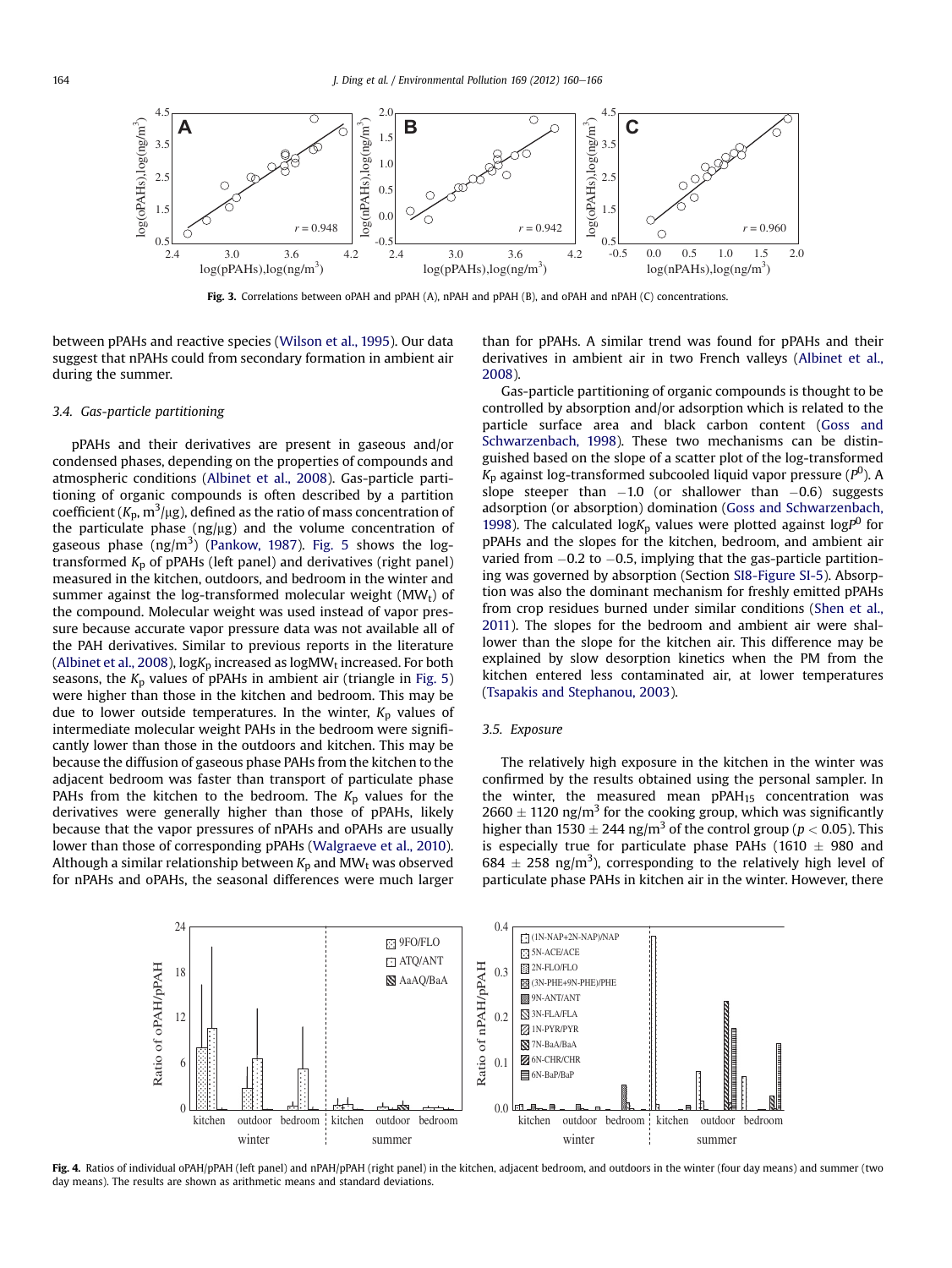<span id="page-5-0"></span>

Fig. 5. Dependence of the log-transformed partition coefficient  $(K_p)$  of pPAHs (left panel) and derivatives (right panel) on the log-transformed molecular weight (MW<sub>t</sub>) in the kitchen (circle), outdoors (triangle), and adjacent bedroom (diamond) in the winter (white) and summer (grey).

was no significant difference in the exposure concentrations of pPAH<sub>15</sub> between the two groups in the summer ( $p > 0.05$ ) likely due to the better ventilation with open window. It appears that kitchen ventilation is critical to the indoor inhalation exposure in rural household.

BaP is the only PAH regulated by Chinese air quality standards (daily average) for ambient (10 ng/m<sup>3</sup>) and indoor (1.0 ng/m<sup>3</sup>) air (General Administration of Quality Supervision, 2002; Bureau of Environmental Protection of P.R.C., 1996). In the winter, the measured BaP concentrations in the study home exceeded the standards by factors of  $49-548$ , 31 to 187, and  $1-19$  times in the kitchen, adjacent bedroom, and outdoors, respectively. Even the average summer kitchen concentration exceeded the standard by 57 times. These data suggest that there is a high inhalation cancer risk for the residents of this study home. These high PAH concentrations were confirmed with personal air samplers (see detailed data in Section SI-5 (Tables SI1 and SI2)). In the winter, the daily mean BaP exposure to the cooking group was  $200 \pm 160$  ng/m<sup>3</sup>, compared with 59  $\pm$  37 ng/m<sup>3</sup> for the control group. The exposures in the summer were  $2.0 \pm 0.41$  and  $1.6 \pm 0.27$  ng/m<sup>3</sup> for the cooking and control groups, respectively.

In addition to BaP, other PAHs were measured in the study. Using the concentrations of 17 pPAHs (total of gaseous and particulate phases excluding NAP, RET, and the three dibenzopyrenes) and associated relative potency factors (RPFs) [\(Purohit](#page-6-0) and Basu, 2000), total benzo(a)pyrene equivalent concentrations (BaPeq) of the pPAHs were calculated (Section SI9 (Table SI4)). The daily mean BaPeq concentrations were 710  $\pm$  540 and 12  $\pm$  1.3 ng/m<sup>3</sup> for the cooking group in the winter and summer, compared to  $230 \pm 140$ and 13  $\pm$  2.0 ng/m<sup>3</sup> for the control group, respectively. Because the RPF for DalP is 30 times higher than the RPF for BaP, the dibenzopyrene isomers should be quantified in future studies. A recent study found that the total excess inhalation cancer risk in Beijing would be underestimated by 23% if the dibenzopyrene isomers were not included in the risk calculation (Jia et al., [2011](#page-6-0)). In addition, it was previously estimated that the mean exposure of the Chinese population to BaPeq in ambient air was 7.64 ng/m $^3$ , leading to an excess annual lung cancer morbidity rate of  $0.65 \times 10^{-5}$  [\(Zhang](#page-6-0) et al., 2009). This value is much lower than what we have estimated for the cooking group and even lower than that of the control group. The cooking group was exposed to very high concentrations of oPAHs  $(1240 \pm 1100 \text{ ng/m}^3)$  in the winter. Because the carcinogenic effects of oPAHs and nPAHs are not well quantified, the inhalation cancer risk from these PAH derivatives was not determined. Although the results of this study cannot be generalized to the entire Chinese population, a high inhalation cancer risk to a housewife in northern China has been measured. In addition, PAHs other than the 16 USEPA priority PAHs should be included in future studies.

### 4. Conclusion

High PAH concentrations were measured in the indoor air of the household and the most severe contamination occurred in the kitchen in the winter. The measured concentrations of pPAHs, nPAHs, and oPAHs in the kitchen in the winter were as high as  $7500 \pm 4100$ ,  $38 \pm 29$ , and  $8400 \pm 9200$  ng/m<sup>3</sup>, respectively. The PAHs in bedroom air were mainly from the kitchen in the winter and from ambient air in the summer. High level of oPAHs in the kitchen air suggests that oPAHs are primarily from the biomass burning. The daily mean benzo(a)pyrene equivalent exposure concentrations were 200  $\pm$  160 and 59  $\pm$  37 ng/m<sup>3</sup> in the winter for those who cooked or not in this particular household.

### Acknowledgements

Funding for this study was provided by the National Natural Science Foundation of China (41001343, 41130754, 40703029), Beijing Municipal Government (YB20101000101), and NIEHS (P42 ES016465).

#### Appendix. Supplementary data

Supplementary data associated with this article can be found in the online version, at [doi:10.1016/j.envpol.2010.01.021.](http://dx.doi.org/10.1016/j.envpol.2010.01.021)

#### References

- Albinet, A., Leoz-Garziandia, E., Budzinski, H., Villenave, E., Jaffrezo, J., 2008. Nitrated and oxygenated derivatives of polycyclic aromatic hydrocarbons in the ambient air of two French alpine valleys Part 1: concentrations, sources and gas/particle partitioning. Atmos. Environ. 42, 43-54.
- Bhargava, A., Khanna, R.N., Bhargava, S.K., Kumar, S., 2004. Exposure risk to carcinogenic PAHs in indoor-air during biomass combustion whilst cooking in rural India. Atmos. Environ. 38, 4761-4767.
- Bolton, J.L., Trush, M.A., Penning, T.M., Dryhurst, G., Monks, T.J., 2000. Role of quinones in toxicology. Chem. Res. Toxicol. 13, 135-160.
- Bureau of Environmental Protection of P.R.C., 1996. Ambient Air Quality Standard of R.P.C. GB 3095-1996. Bureau of Environmental Protection of China, Beijing.
- Deng, K.Y., Zhang, L.J., He, L., 1998. Study on energy strategy of sustainable development in rural area of China. I. Analysis of energy conditions in rural area of China. Trans. CSAE 14, 19-25.
- Fu, S., Yang, Z.Z., Li, K., Xu, X.B., 2010. Spatial characteristics and major sources of polycyclic aromatic hydrocarbons from soil and respirable particulate matter in a mega-city. China. Bull. Environ. Contam. Toxicol. 85, 15-21.
- General Administration of Quality Supervision, Inspection and Quarantine of P.R.C. Ministry of Health of P.R.C. Bureau of Environmental Protection of P.R.C. 2002. Indoor Air Quality Standard of P.R.C. GB/T 1883-2002, Beijing.
- Goss, K., Schwarzenbach, R.P., 1998. Gas/solid and gas/liquid partitioning of organic compounds: critical evaluation of the interpretation of equilibrium constants. Environ. Sci. Technol. 32, 2025-2032.
- Gustafson, P., Östman, C., Sällsten, G., 2008. Indoor levels of polycyclic aromatic hydrocarbons in homes with or without wood burning for heating. Environ. Sci. Technol. 42, 5074-5080.